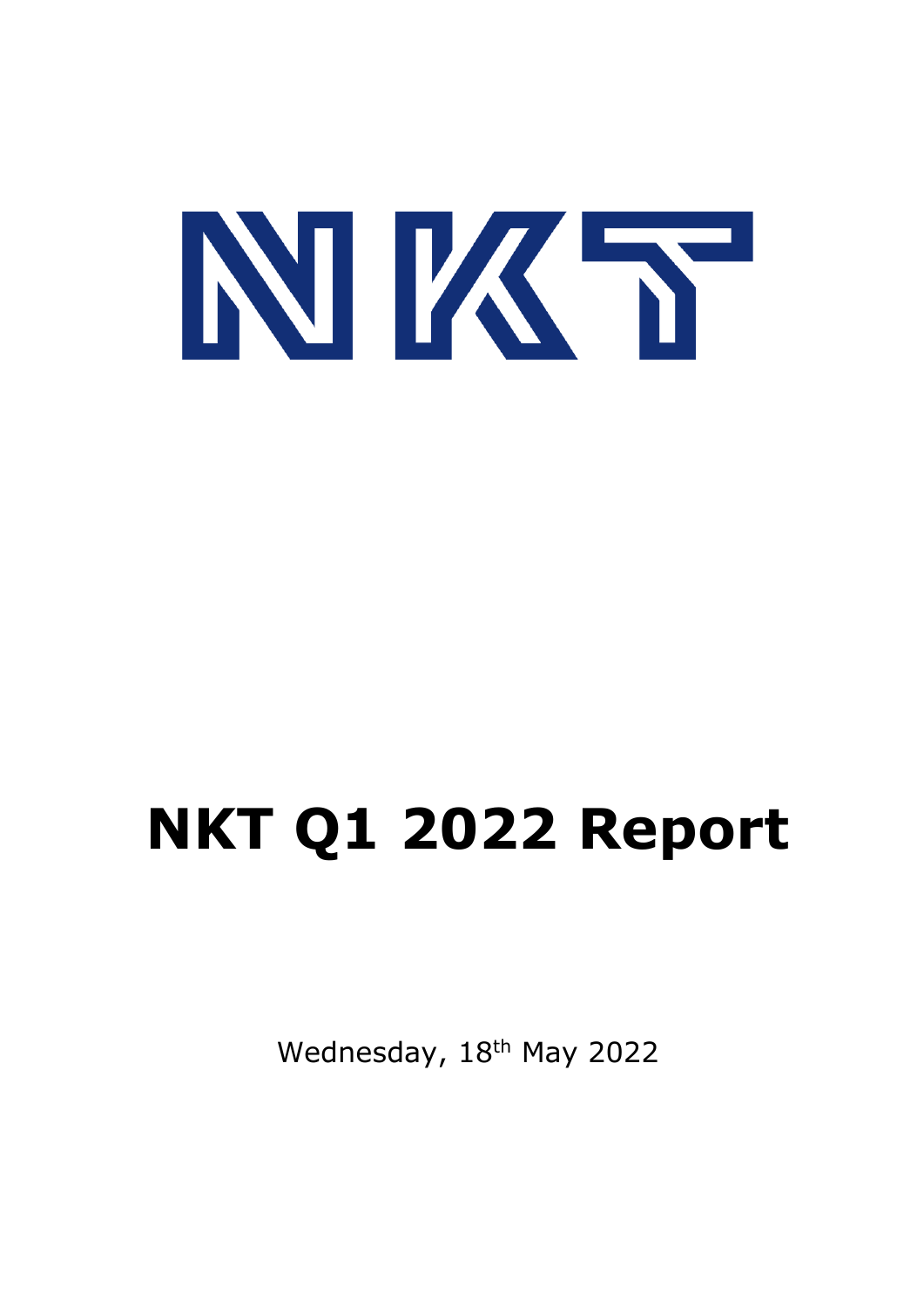# **NKT**

# Alexander Kara *President & CEO, NKT A/S*

## **Welcome**

Thank you. Good morning, everybody, and thank you that you take the time to listen to our Q1 results. So today, we have here in the room who will present, it is Line Andrea Fandrup, the CFO, NKT, myself and Basil Garabet, the President and CEO of NKT Photonics.

## **Key messages Q1 2022**

If we look at the key highlights from Q1 2022 from this quarter, the cable business has grown organically 7%, and here main contributor was applications with the record high quarterly revenues, which contributed substantially. The operational EBITDA has increased from 10.2% to 12%, which is a 1.8 percentage point increase.

On the development, on upgrades, on Karlskrona and Cologne, the high-voltage factories been growing according to plan and the investment will be completed this year by end of the year at the latest.

Also in Q1, we have an acquisition, a family-owned business, Ventcroft Ltd in the UK, where we produce fire-resistant power cables, which will help us to grow in this segment.

Photonics had grown 7% organic, and we divested at the LIOS sensing business. And now going forward, NKT Photonics to focus on the core business.

# **NKT Performance in Q1 2022**

## *Positive performance driven by Applications*

If you look at the business performance in the first quarter, the Solutions despite that we have lower revenues of approximately €10 million, we had a good execution and efficiency initiatives, which contributed to the good result on the operational EBITDA.

Application had the strong quarter in terms of revenues and also on operational EBITDA, driven by a market, which is in favour of all products, what we have and we have grown in all countries with all products in all markets. I mentioned already acquisition, which help us to strengthen our position in the fire-resistant cable.

Service & Accessories' revenues and operational EBITDA was lower than last year the same quarter. And the last year, we had very high Q1, as you know. So the revenues went up from €296 million to €319 million, 7% and operational EBITDA from €30 million to €38 million, in round numbers, 10.2 to 12 percentage points.

## **Solutions – Q1 2022**

If you look at Solutions, we have a little bit lower revenues than the same quarter before, €10 million. This was due to the mix of the production. However, the operational EBITDA income increased from 12.1% to 16.4 percentage point. We had a good execution on several projects, and they are listed here on the slide, Borwin 5, Dogger Bank A, where we had the first campaign online, Dogger Bank C, the Shetland project, but also the Ostwind 2.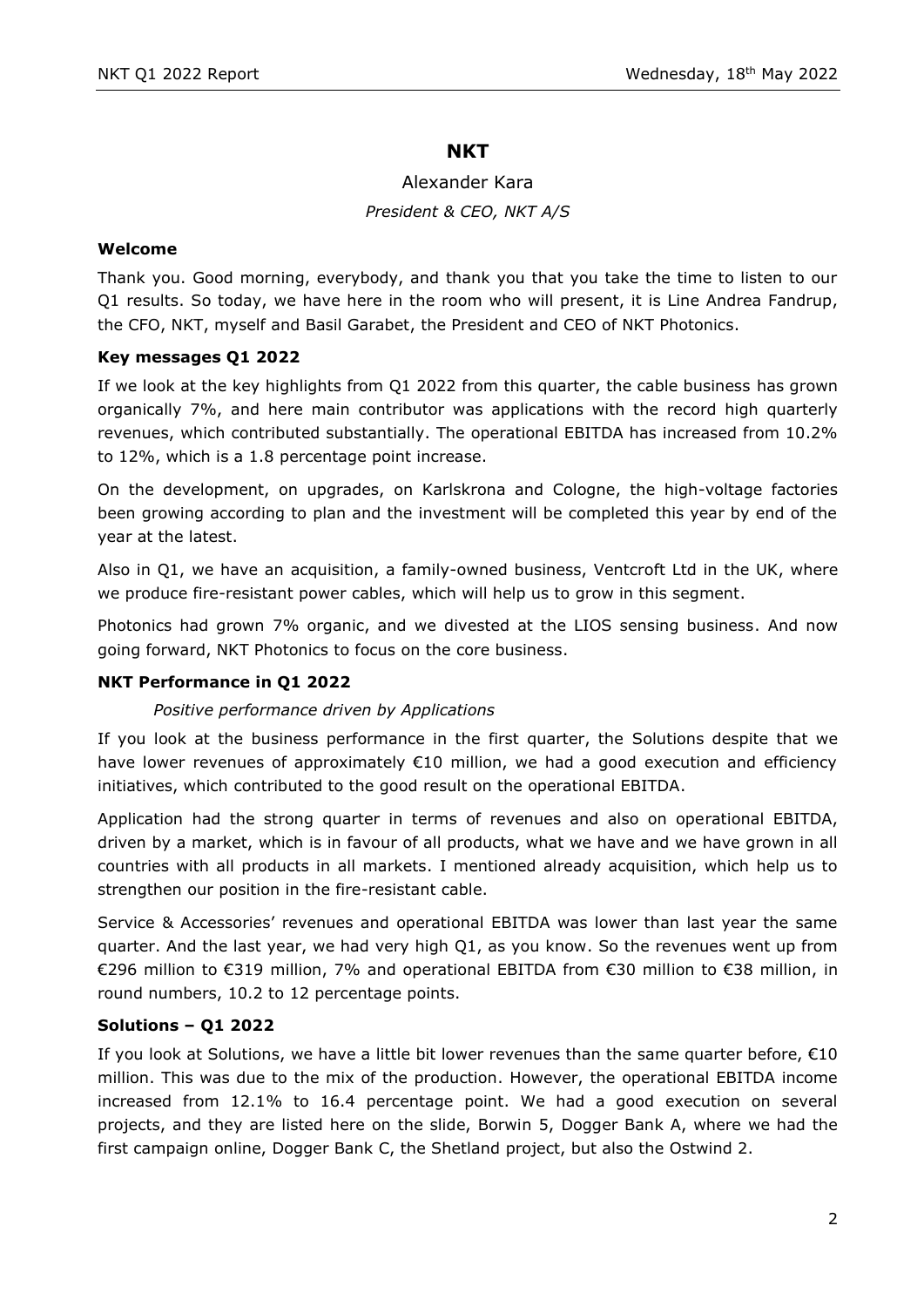The Karlskrona update and Cologne is progressing as planned. And I would like here also to mention even it is not related to Q1, we have started the first production of the SuedLink in Karlskrona just recently. NKT Victoria has a satisfactory deployment and was involved in several projects. Overall, a good quarter, a strong performance for Solutions.

# **High-voltage market development**

# *Market activity remained high*

If you look at the market, the market outlook is positive. When it comes to variation orders of existing projects and onshore projects in Q1, the total market was at around awards of  $\epsilon$ 2 billion, mainly projects in Europe. And as we said in the Annual Report, the market for 2022, 2023 and 2024 year to come is around €7 billion to €8 billion.

I would like here also to mention yesterday it was announced in an offshore wind summit in Denmark with the presence of Ursula von der Leyen, and Olaf Scholz, the German Chancellor, that the four countries Germany, Belgium, Netherlands and Denmark plans to increase the installation of offshore wind to 150 gigawatts till 2050, which is tenfold in the North Sea. So that is a big growth, will be a further accelerator and good for the cable industry.

So the European Commission also has outlined that they want to be less dependent of the gas, Russian gas, and that we will also be positive for the cable market. You see here some projects on the recent orders which we have won.

## **High-voltage order backlog**

# *The high-voltage order backlog was EUR 2.75bn at end-Q1 2022, down from EUR2.78bn at end-Q4 2021*

If you look at the order backlog, in NKT it went slightly down from Q4 from  $\epsilon$ 287 billion to €275 billion, but still very strong. And we work on several projects in offshore wind interconnector and also oil and gas. And you see here roughly the revenue distribution for the remaining part of the year, 20% and 80% onwards.

# **Applications – Q1 2022**

If we come to Applications, Applications had a very good quarter. We increased sales in all the countries where we sell with all the products. And we increased organic growth by 32%. This is, of course, here also needs to be seen to relative weak Q1 last year. Nevertheless, 32% growth is a strong quarter. And also the operational EBITDA improved from 5.7% to 7.9% compared to last year.

Strong quarter, as I said, with all products in all countries, from low-voltage one kV to medium-voltage driven by the green agenda with upgrade of power grids and also with an increased number of electrical vehicles.

# **Service & Accessories – Q1 2022**

If we look at Service & Accessories, the revenues were lower and also the earnings were lower compared to Q1. Q1 last year was very strong with several repairs. This year, we had one repair in Q1 at Kontiskan-2, which is a cable connection between Denmark and Sweden. And we had some temporary cost increase due to the transfer of high-voltage accessories from Germany, Cologne to Alingsås in Sweden.

We established a hub, the service hub in Gdynia, which will help us to serve the market in Poland but also in the Baltic with increased market outlook.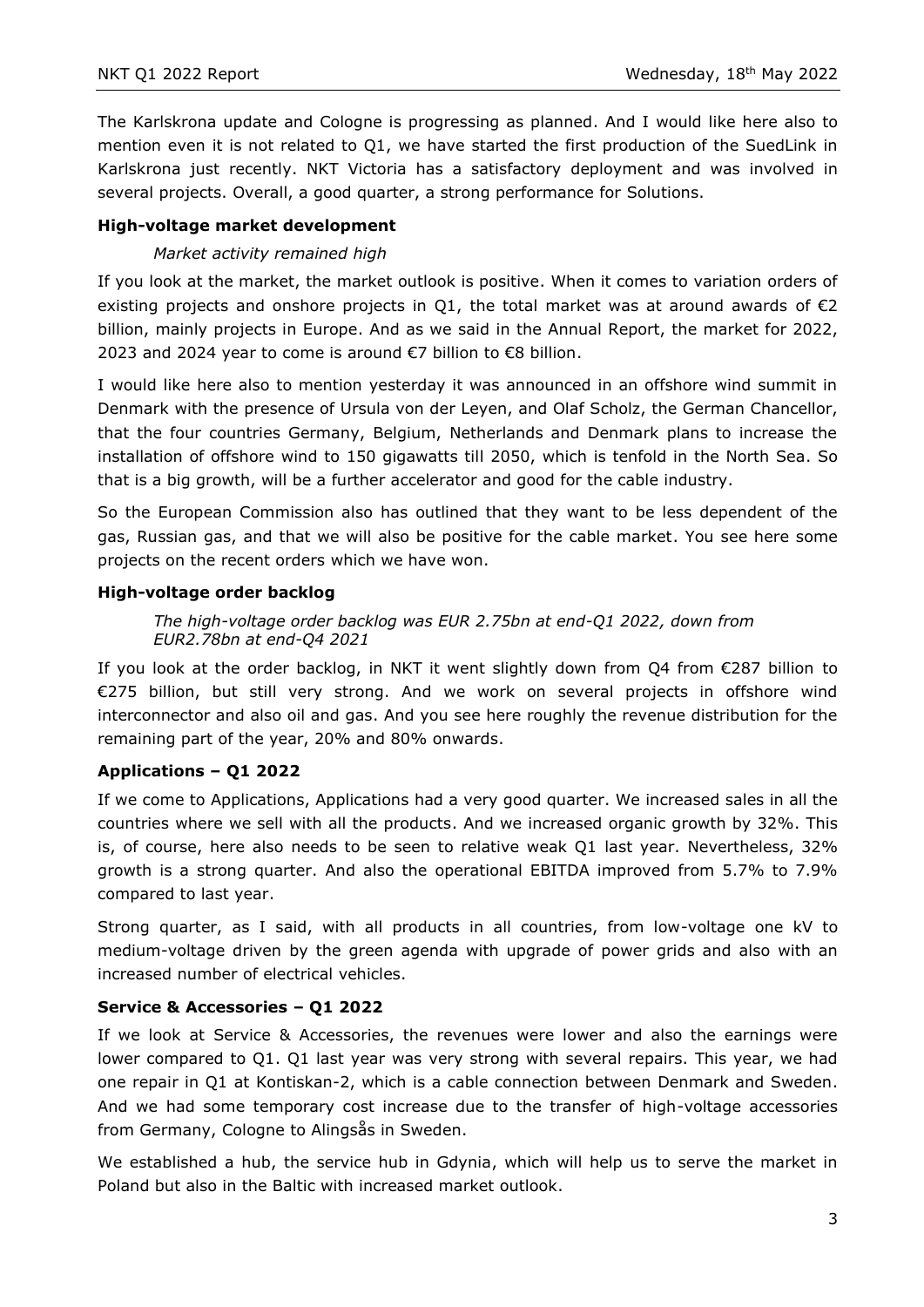So overall, the sales in medium voltage and accessories has been up, whereas we have some decrease in the high-voltage part.

With this, I would hand over to Basil on the Photonics side.

# **NKT Photonics**

Basil Garabet *President & CEO, NKT Photonics*

#### **NKT Photonics performance in Q1 2022**

#### *Record-high Q1 revenues for NKT Photonics*

Good morning. Thank you, Alex. On the Photonics side, NKT Photonics again had another record quarter. That is seven in a row at the moment. The key developments in there is that we had a broad-based growth in three of our four markets and the revenues for Q1 increased by 10% organically over the same quarter in 2021.

2021 was actually a record quarter for us as well because that quarter increased by 26%. So this is an additional 10% overlap. So a good movement. The business is moving in the right direction and we are seeing some very positive call from the market.

Operational EBITDA was slightly down, mainly caused by write-downs to obsolete and slowmoving material. We also got affected with one-time costs for the strategic review that we are undergoing at the moment.

On order intake, as I mentioned, it has been a very positive market. The trend has continued in the quarter and we are up by 16% over the same quarter in 2021. In the same quarter, we also divested a non-core business. This is our LIOS sensing business and we have done that to fully focus on our core business, which is lasers.

## **Business development in Q1 2022**

We move to the next slide in the business development side in Medical & Life Sciences. This segment continues delivering very strong revenue and growth order intake, especially on the ophthalmology side, where we are adding on a number of new projects and a number of new OEMs and it is a very positive move for us.

In the Industrial segment, we have continued the growth, especially from our hot rolled from our semiconductor customers into those large tool manufacturers in the industry, and that continues through the year with very positive results.

In Quantum & Nano Technology, we had a slight decrease but that does not really echo what is happening in the industry as the orders are coming in that much faster. So it is really a timing issue and we will continue that growth.

And finally, in Aerospace & Defence, we had exceptionally high growth again in this segment and we see the market due to various aspects of the geopolitical situation that we are increasing. So we are seeing favourable growth there.

And with that short presentation, I pass over to Line to go over the financials.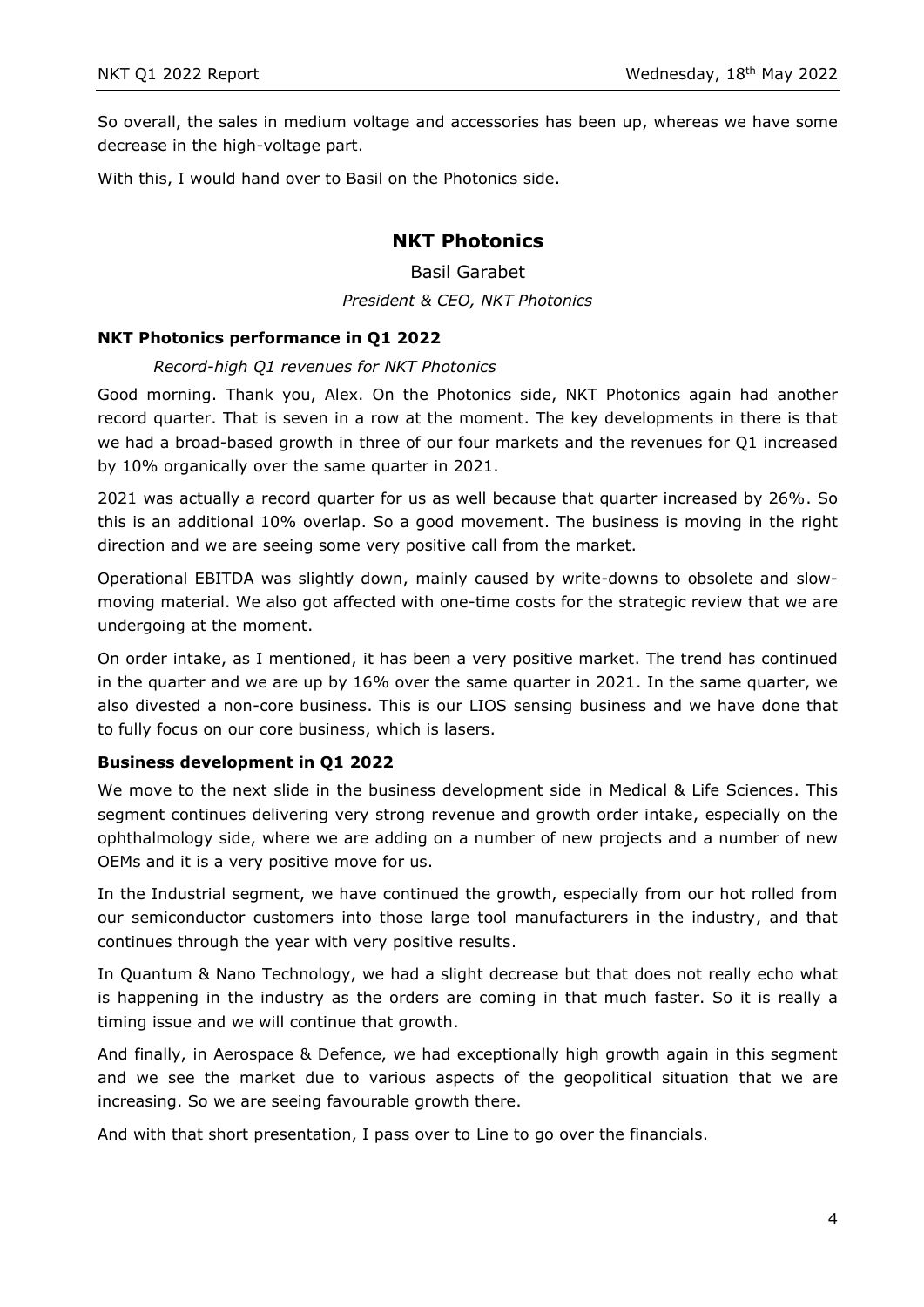# **Financial Highlights**

Line Andrea Fandrup

*CFO, NKT*

# **NKT Group: Improved revenue and operational EBITDA**

Thank you, Basil. So on the NKT Group highlights here on income statement, summing up what Alex and Basil shared with you that across the two companies a 7% organic growth for the quarter and improved operational EBITDA margin compared to last year same quarter with a very strong performance in the applications business in the cables, where we almost doubled the operational EBITDA, so very sound financial performance.

The operational EBITDA also improving across the Group here. And if you look at the one-off items, just to note that this is related to the acquisition of the Ventcroft business and it is related to the divestment of the LIOS sensing business. So an EBITDA for the quarter of €45 million and a net result summing up to  $€15$  million compared against the  $€2$  million in the same quarter last year.

## **NKT Group: Higher debt level due to development in working capital**

If we turn to the next slide, looking into the balance sheet highlights. And NKT Group will always come out of a very favourable working capital position at the end of the year, Q4 2021 as a comparison base. And then we build up inventories for the season. And in this year, the first quarter also reflects that the trade receivables was rising from increasing sales in the Applications business.

So you see here a development in working capital, where we end at a €66 million at the end of the quarter. Looking at the RoCE, here you also see a continued improvement to the level underlined and driven on the quarter very much from the cables business. But if we look across the quarters, going back in time, that we are developing positively on the RoCE here.

Leverage is at 0.7x due to an increasing debt level due to the working capital development and also continued investments in the businesses.

The last bullet on this slide, before we turn is that the  $E150$  million hybrid security issued in 2018 has the first call date in September this year. We intend to call the security no later than this date.

## **NKT Group: Positive earnings contribution more than offset by working capital and investments development**

Going through the cash flow statement highlights. The expected increase in the working capital outweighed the positive EBITDA development of the quarter, therefore, also leaving us at a lower level in cash flow from operating activities than compared to Q1 last year.

Cash flow from investing activities. Here, if you look at the CapEx, we are at a higher level compared to a quarter last year. We have a high level of activities relating to the expansion programmes in both Karlskrona and Cologne. And this is the reason for this development.

So overall, net cash flow for the quarter at minus €81 million compared to €60 million at the same quarter last year.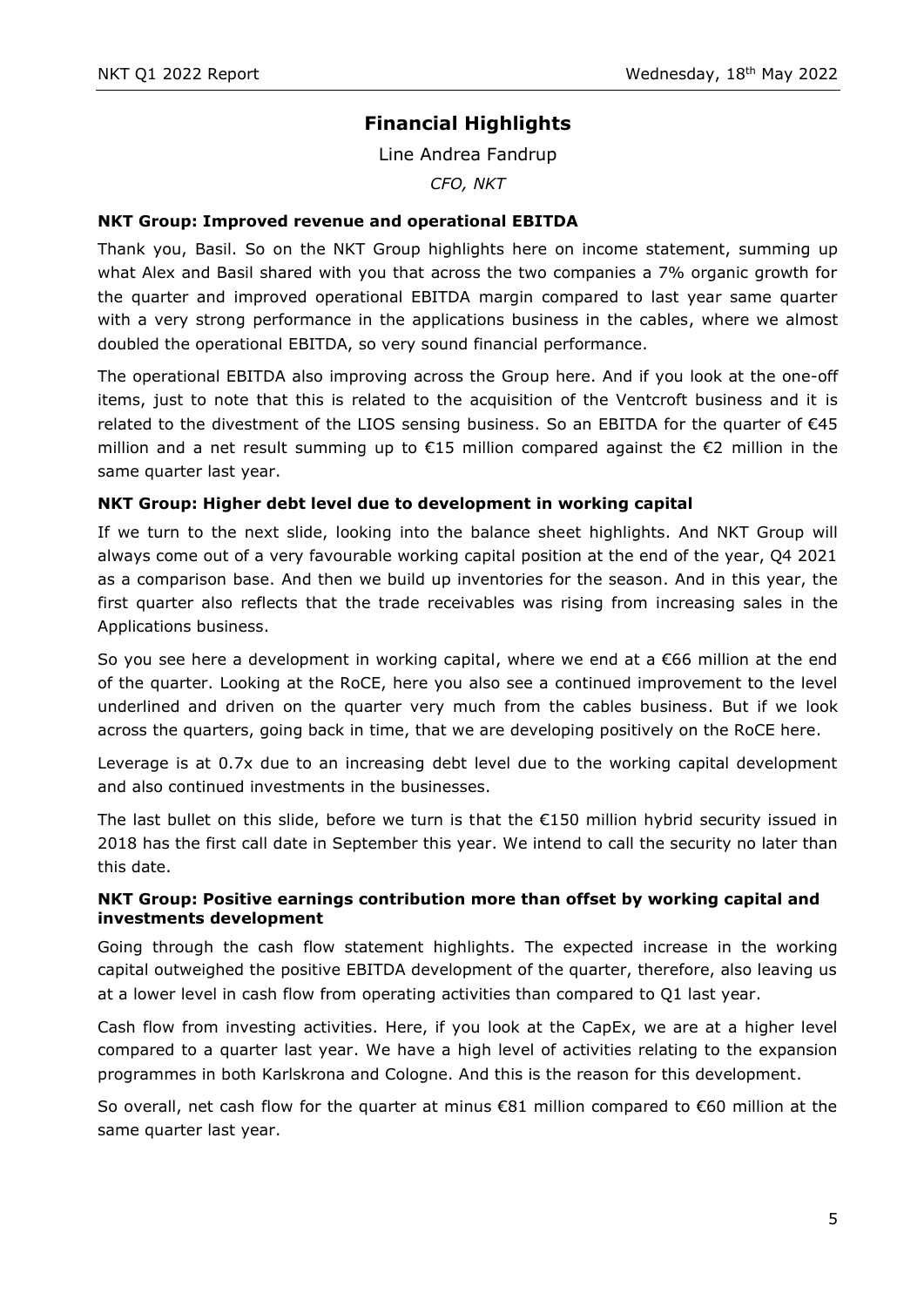## **Financial outlook 2022**

We maintained the outlook for the year for both companies, NKT Cables at around  $E1.35$ billion to €1.45 billion on the revenue and an operational EBITDA margin of €130 million to €155 million for the full year.

For the Photonics, just a note here to restate the base comparison, excluding the years when you look at the organic growth. But we still maintain the outlook on the revenue for 12% to 17% and an operational EBITDA margin of 11% to 14% for the full year.

## **Key messages Q1 2022**

So the key messages of the quarter is that it was a good quarter with 7% organic growth, a very strong performance from Applications and EBITDA margin that increased to 12%. We are well on track with our Cologne customer with factory expansions, and we complete this later this year.

Acquiring the Ventcroft business and strengthening the NKT cables positioned within fireresistant power cable technology, and the team has entered well into the NKT cables and is fully integrated.

On Photonics, a 7% organic growth that you have to remember always that Q1 is a different development and a very strong Q4. That is the seasonality of the business. And then the divestment of the LIOS sensing business, now enabling Photonics to focus on its core business.

## **Save-the-date: Capital Markets Day 2022**

And then on the last slide of this presentation before we go to the Q&A, we are very happy to invite institutional investors and financial analysts to Copenhagen on our Capital Markets Day on 22<sup>nd</sup> September this year. We will be delighted to tell you more about the business status and the expectations for the future of the cables division. So more details to come on that.

With that, I will turn over to the operator for handling our question-and-answer session.

# **Q&A**

**Casper Blom (Danske Bank):** I have a couple of questions regarding the Applications business. First of all, the strong growth that you see here in the quarter, do you see any risk of this slowing down on the back of low-voltage cables being delivered into the buildings segment? I mean, one could probably build some sort of case that higher interest rates and very high cost on building materials could cause a slowdown in that segment. That would be my first question.

**Alexander Kara:** Yeah. I mean, the current situation is, as I mentioned, we see a strong market in all the countries, in all the product segments. Of course, we have increased inflation rate that is the risk. I mean, Applications business, low-voltage is a short cycle business of two, three months. And that could, of course, change but that is difficult to predict how it will develop. As of now, we see a strong market, and at the moment, we do not see any sign that the market would turn in a negative direction but that can happen.

**Casper Blom:** Okay. Have you have you made any specific assumptions in your guidance regarding this?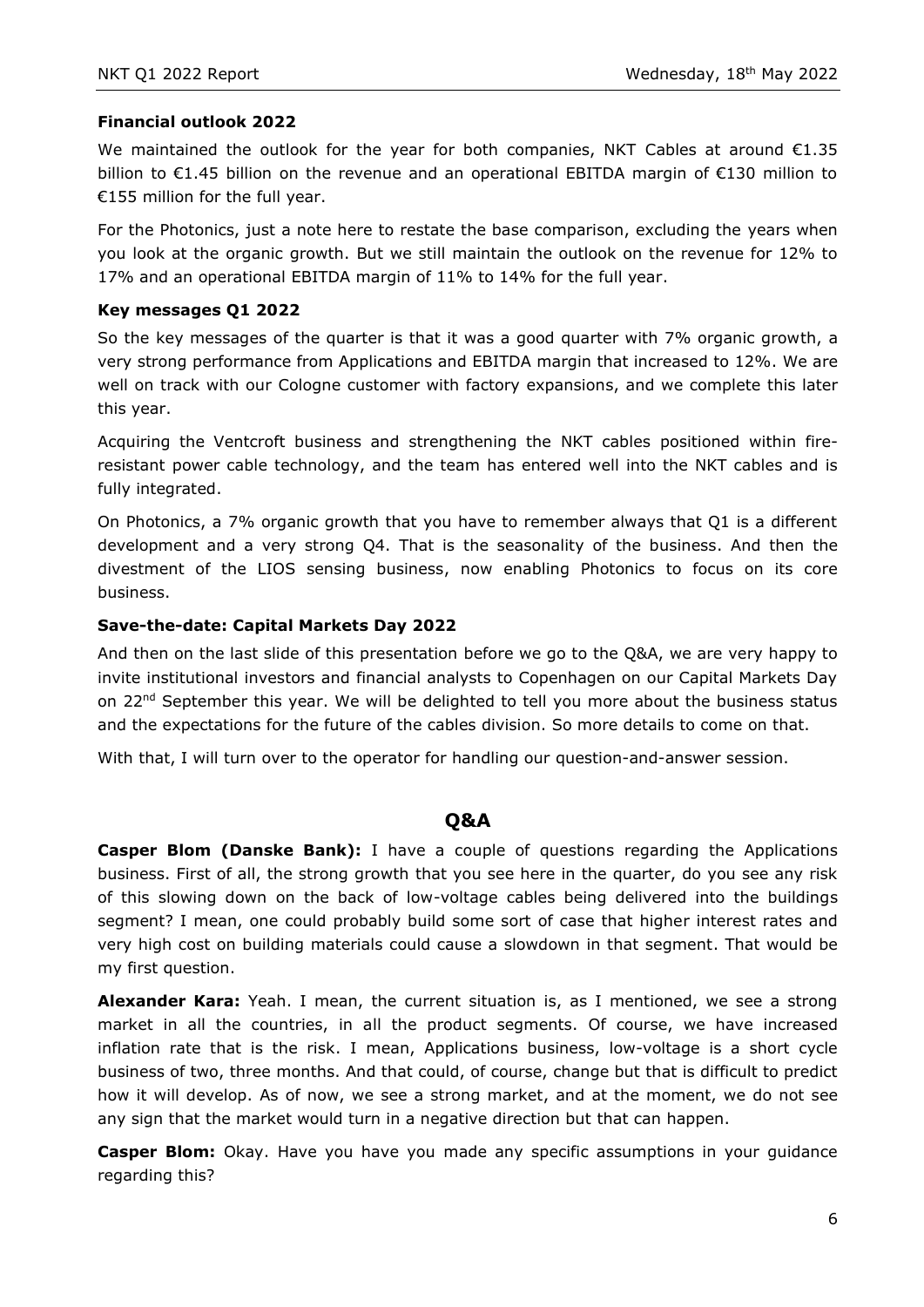**Alexander Kara:** No specific assumption. I mean, Q1 was extraordinarily high with 32%. Do not expect that this will continue on that high levels[?]. That will be definitely not the case. But we expect for the time being that the market remains strong unless the market tell us something else.

**Casper Blom:** Okay. Fair enough. It is absolutely fair enough to expect the 30% growth going forward. But what about the 7.9% EBITDA margin? Is that a new stable level for the Applications business?

**Alexander Kara:** No. I mean, I said in one of the last calls that the 7-9% is in reach. We are now at 7.9% in this quarter. We continue to work on our optimisation in the factory on various efficiency initiatives, but also footprint. And in addition, we work also on the commercial side to increase prices. So whenever we can increase prices, we will do that and we will continue to do that. So we do expect to be in the 7-9%. And, yeah, we plan not to go down. Let us stay like this.

**Casper Blom:** Good to hear. Then just a question regarding Solutions. The very strong margin here in the quarter, I understand that it is partly affected by some release of risk and contingency provisions on projects that have been well executed. Can you put any more specific number on the positive tailwind from that side?

**Line Andrea Fandrup:** I think the performance here you see on the Solutions business for the quarter is driven by good execution. And then you are right, nothing specific on those projects also that the provision you have seen was, I think, last year in Q3 related to some projects we had released some of that. But underlying, a good performance on operations and then the release of part of this operation.

**Casper Blom:** Okay. So it is more the day-to-day operations that are doing well than it is just a one-off release of provisions?

**Line Andrea Fandrup:** Yeah. It is operational-driven performance [inaudible].

**Claus Almer (Nordea):** Also a few questions from my side. First of all, I would like to say congratulations with a strong Q1. The first question would be about the Champlain project. When do you expect an update on this possible order? That will be the first question.

**Alexander Kara:** Yeah. I mean, as you know, we are preferred supply, and as we speak, we are in the negotiation of the contract and we expect an update in the second half of the year.

**Claus Almer:** Second half, first. I mean, you have had ten years, I guess, to get all the details in place. So is there any major issues you have to solve? Or it is just things will take time?

**Alexander Kara:** No. We had 12 years' time to be more precise. Claus, we do not negotiate 12 years the contact details. No, but this is a big project. And besides cables, there are also other parties involved, where contracts needs to get finalised. I do not think they preferred supplier like Hitachi Energy. And this kind of a contract negotiation some times time and this is how it is.

**Claus Almer:** But you have assumed the guidance that you start-up production this year, right?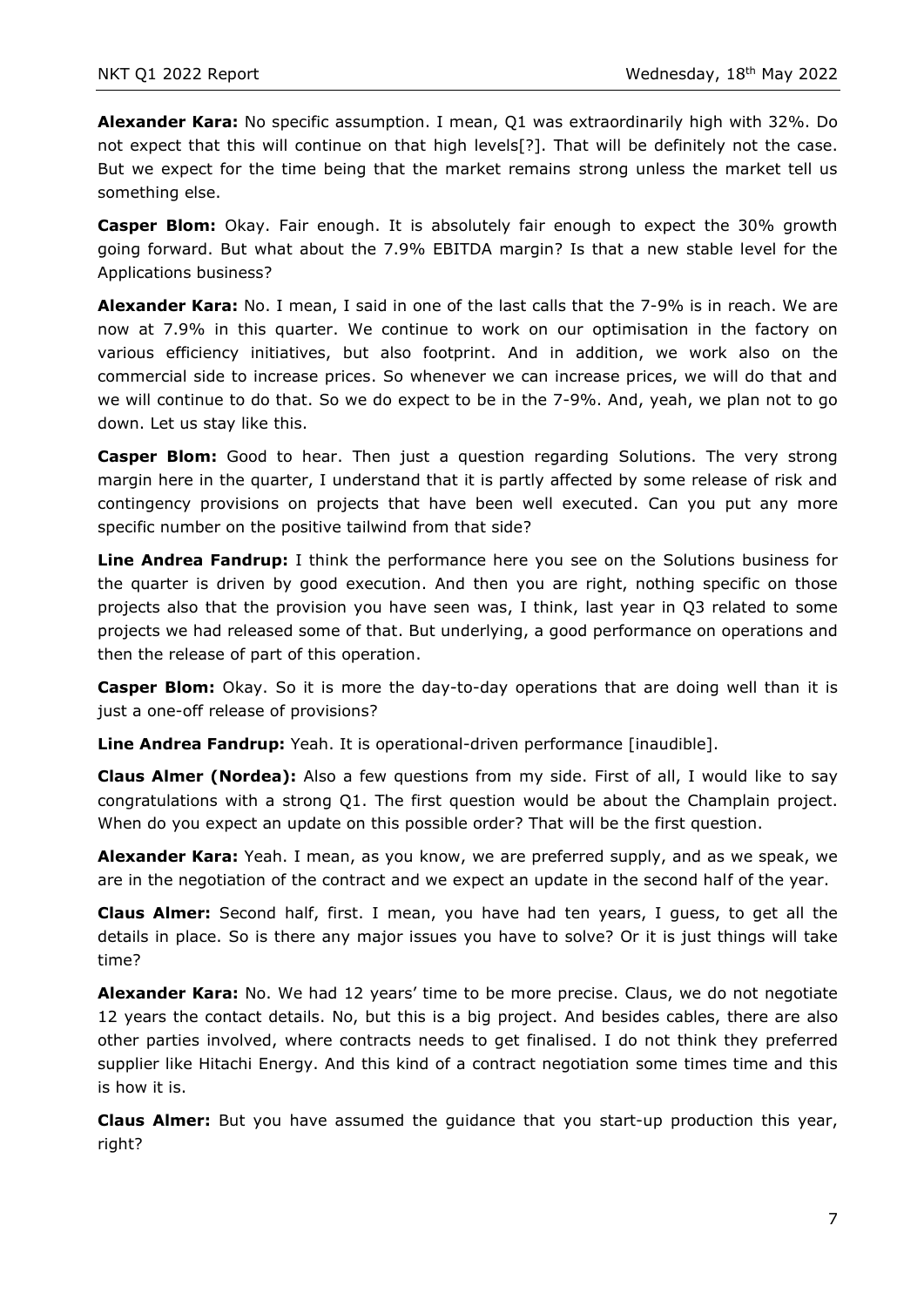**Alexander Kara:** You can also start activities even if you have not signed the contract. If you make early works agreement with the customer, that is possible. You need not sign contracts. You can make intermediate agreements.

**Claus Almer:** Okay. So that part is not at risk as it seems today?

#### **Alexander Kara:** No.

**Claus Almer:** Good. Then my second question goes to the guidance. Given the very strong start of 2022, then the guidance for the cable activities at least now looks a bit on the cautious side. Is there any specific reason why you did not hike your guidance, or at least increased the lower end of the guidance range?

**Alexander Kara:** No, there is no reason. There is, of course, uncertainty with Ukraine and the whole situation with Ukraine and with material, with input costs, with inflation. So there is a lot of parameters, which could change. And it is just that we are cautious. And we want to see now how Q2 develops and then we will see what we are communicated. There is nothing specific except to be cautious because of these parameters, which I just mentioned.

**Claus Almer:** And there is none of these parameters in fact is actually turning against you so far. That is correctly understood, right?

**Alexander Kara:** No. Nothing would turn against us, no.

**Claus Almer:** Okay. Then the third question goes to Photonics and you, Basil. There was not a lot of words about the strategic review in the report. Should we read anything into this?

**Basil Garabet:** Hi Claus. No, not at all. I mean, the strategic review is ongoing. You saw that we have some one-time costs there. So you can deduce from that that it is, at least in going in the right direction. We also divested of LIOS, which was part of the strategic review. So it is in full fledge.

**Claus Almer:** Okay. And are you trying to prepare slides for the CMD 22nd September? Or do you expect not to be part of that?

**Basil Garabet:** That is a great question, Claus. I will answer it closer to September.

**Max Yates (Credit Suisse):** Just my first question is around Solutions. I mean, one of your competitors, Prysmian, had I think a much more difficult quarter of execution and profitability in their projects business, and talked about it largely being down to costs that were difficult to pass on to customers. So things like stainless steel for armouring, ship fuel for installation. And you look to have been largely immune from that. But I was just wondering, how do you manage those costs? Are you having and have you had negotiations with customers to try and price up your contracts versus original prices? And how do you see that evolving over the next few quarters? Do you envisage that will be a problem for your Solutions division? Maybe a bit of colour around that would be helpful.

**Alexander Kara:** Yeah. I mean, I do not communicate, of course, here on competitors. But I mean, there can, of course, be that at a quarter in Solutions can differ, like in Q4, we had a weak quarter, and this quarter we have a strong quarter. If it comes to cost increase, certain materials we can hedge. Others, we cannot hedge. And here, of course, we need to see how we deal this cost increase from field and/or project, which you have in the backlog, which are contractually binded.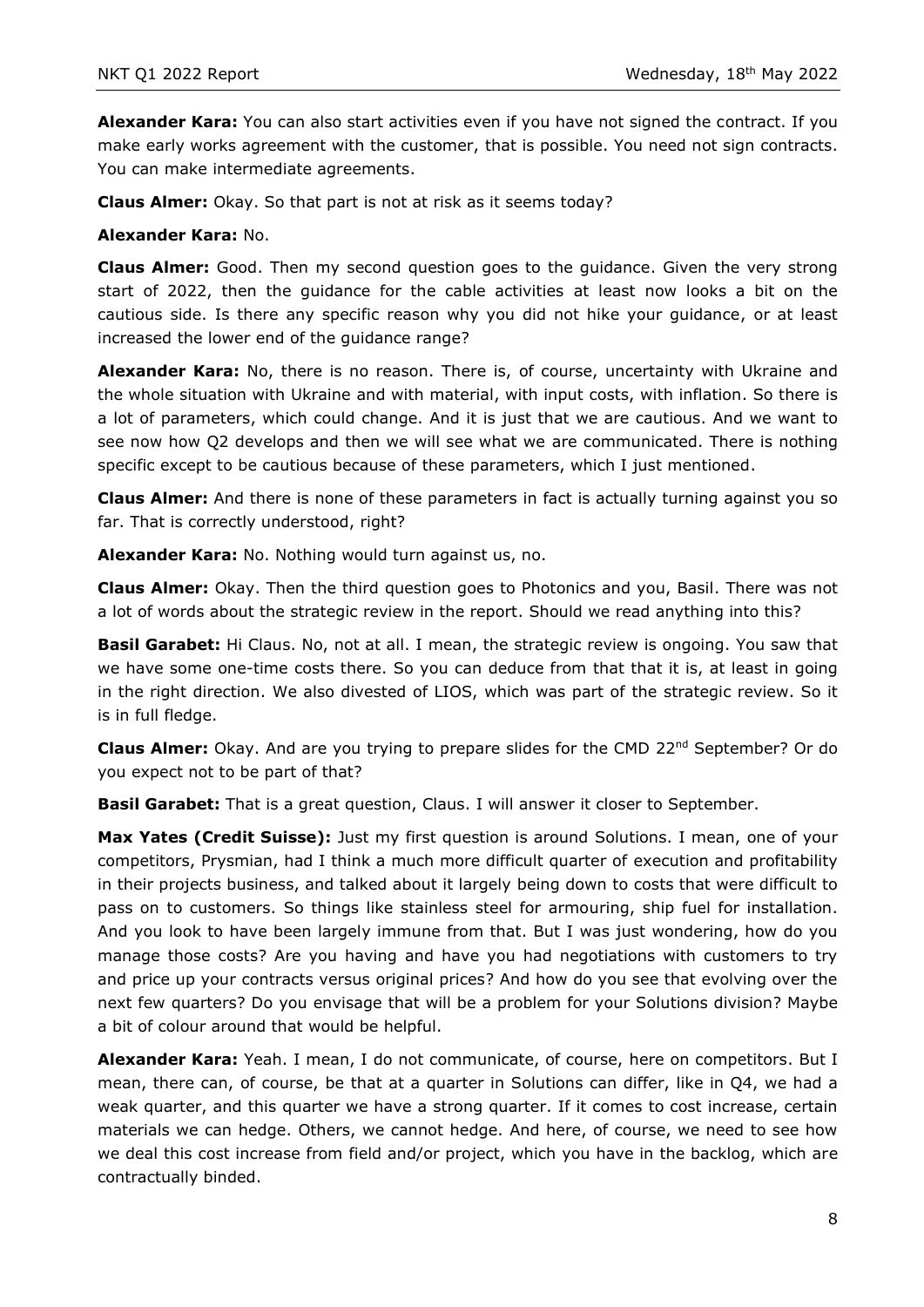So only what you can do is discuss with the customer and hope of their goodwill that are flexible that they share a little bit the pain, but that is not the contractual way. So in this, we are doing, but we talk to customers on that side.

And then overall, we do think it depends also on which quarter you are and whether you buy just metals. And then it could have a little bit more or less impact there. But so far, we could manage exposure on steel, which you cannot have stability well[?].

**Max Yates:** Okay. So, I mean, would you be willing to talk about how you have thought about your Solutions margin for the full year within the context of the overall guidance? I mean, I presume you used to have a 15-17% margin target for this division. We obviously were at 16.4% in Q1. I mean, you would need to fall quite substantially below this. So, I mean, is it fair to say that this will be the kind of best quarter of the year, and it will be very difficult to replicate? I am just struggling to square the comments of you have done a good job underlying, this is just the business performing and then how to think about margins for the rest of the year.

**Alexander Kara:** I mean, it is a good quarter with 16.4%, and you cannot necessarily expect that we will have the same margin quarter-on-quarter. So there can be variance as some.

**Max Yates:** Okay. Just the final question on the German corridors. So could you talk a little bit about when you expect to be producing these, whether we feel like these are coming into the business at a similar margin to the, say, 15% margins, which is where we hope this division Solutions will get to in the next few years? Could you talk a little bit about the timeline of producing them, the phasing of revenues, whether it will be even? And if there is any colour you can help us with on whether this should be broadly in line dilutive or accretive to the overall division? That would be helpful.

**Alexander Kara:** Yeah. I mean, we have announced that we start production of the first cables for SuedLink in Karlskrona and we will continue in the second half. And we also plan to start with SuedOstLink towards end of Q2 in Cologne. And so, there will be a revenue contribution in 2022, and this revenue contribution in 2022 is reflected in overall guidance.

**Max Yates:** Okay. And anything on sort of profitability versus the rest of your division? Is it meaningfully different to what to say?

**Alexander Kara:** Yeah. I mean, we said that we are satisfactory with the margin. And when we booked this project and have top margin and since then the status has not changed. But we are still in early stage. On POC, we are really on a low level at the moment, but we start also just now production.

**Akash Gupta (JP Morgan):** I joined this call a bit later. So apologies if this have been already addressed. But my question was more in general the tendering activities and the negotiation that are taking place with your customers before you signed the perm orders. I mean, we have seen inflation and one of your competitors was saying that the bids you placed last year, or I mean they placed last year is costing 30% more this year because of inflation, and obviously that is delaying some of the customers negotiations. So the question I have for you is that we have a robust pipeline, but do you see any risk that the growth might take longer to materialise because of the inflation that might impact customer decision at especially in Solutions segment?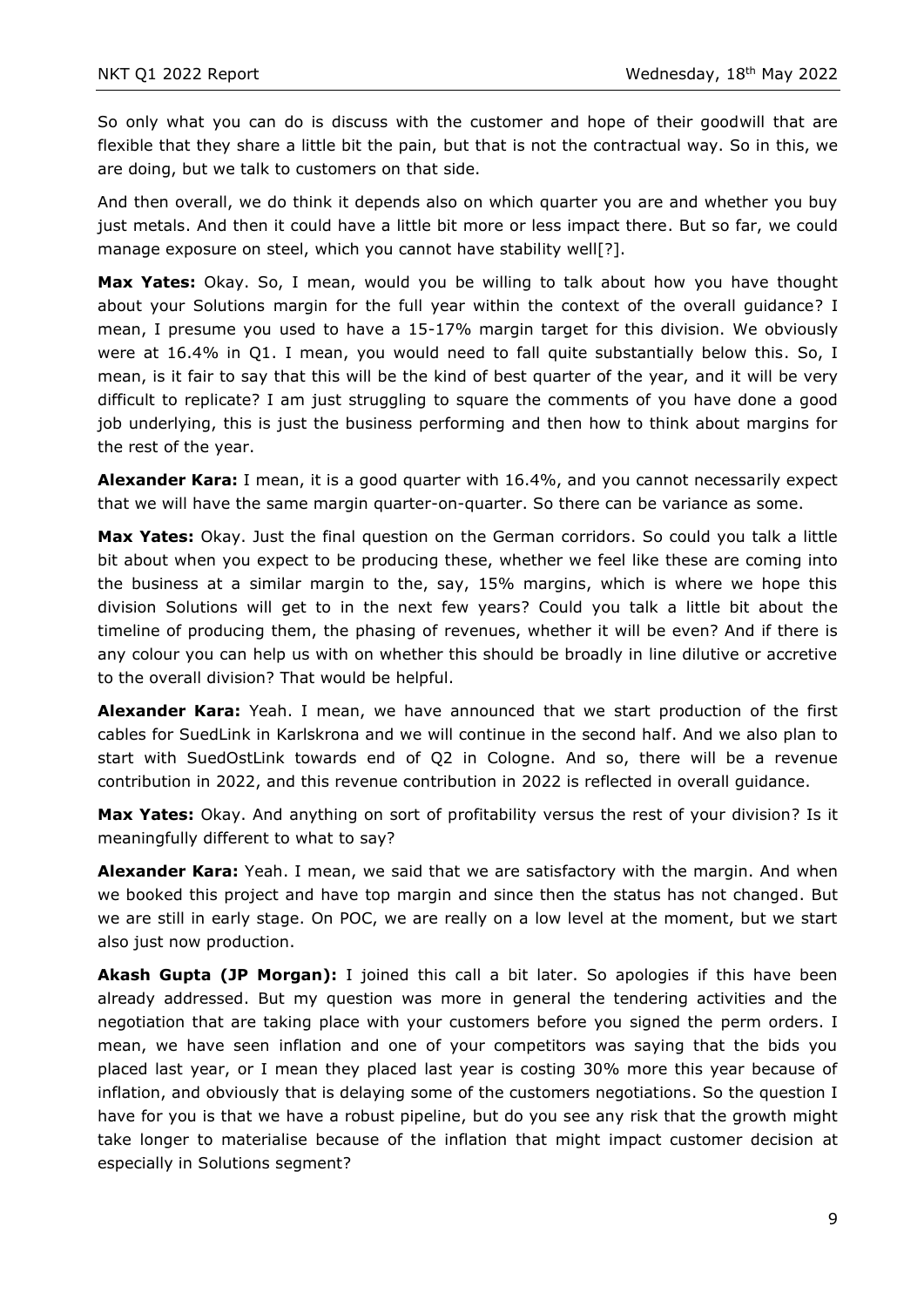**Alexander Kara:** No. I mean, we see, of course, this inflation in various elements, in salaries, in electricity prices and so on and in the project, which are not awarded to. We include that in our cost calculation. And so far, we have not seen that this is limiting the growth or that the orders get postponed because of this inflation.

I mean more substantial is the increases in raw material copper, aluminium, you compare to steel if you compare it to a year ago, but this is simply how it is. But to answer your question, no, we do not see any delays or impact.

**Kristian Johansen (SEB):** I have two questions. So first on Applications. Again, and just diving one-step further down on low and medium voltage. It would be my understanding that the low-voltage cables are more cyclically driven, to a large extent, by the construction activity industry, while medium voltage that is more structural driven by the electrification upgrades. So first, do you agree to that?

And then secondly, can you help us putting a bit of colour on the growth you are seeing in Q1? How much is driven by low-voltage and medium voltage? Do you see the same explosive growth in both segments?

**Alexander Kara:** Yeah. I mean, we share your view with the construction business that influence the low-voltage business and more of an electric structure over the medium voltage one kv and then the higher voltage. So we see a high demand in low-voltage say building bias in one kv and medium voltage across all countries, across with all products strong. And I think we mentioned it also in the Q1, for example with [inaudible]in Poland with strong performance.

And as of now, we do not see a sign that this will change. But of course, a short cycle business, building bias. It could change rather quick. I mean, we are talking here from the backlog to execution two, three months. And then, we need to refill the pipeline quite fast. So that piece of course is hard to predict. But so far, we see a super strong market in the markets where we operate.

**Kristian Johansen:** I understand. And the €10 million EBITDA you are making in Applications in Q1. Can you split that between low voltage and medium voltage?

**Alexander Kara:** No, we do not split it. But I can tell you that we have a high utilisation output in all the factories.

**Basil Garabet:** Internally, we, of course, split it, but we –

**Alexander Kara:** Internally split it, yes.

**Kristian Johansen:** All right. That is fair enough. And then my second question, I just wanted to understand, you are right that you are booking €1.1 million in one-off costs related to the NKT Photonics review, but you booked that in the cable business. Can you just help me with the reasoning for that cost ending up in the cable business?

**Line Andrea Fandrup:** So, as you can see, it is the Group and here, they are holding the cable that actually is facilitating the strategic review of Photonics. Therefore, it is booked like that, like nothing more into that.